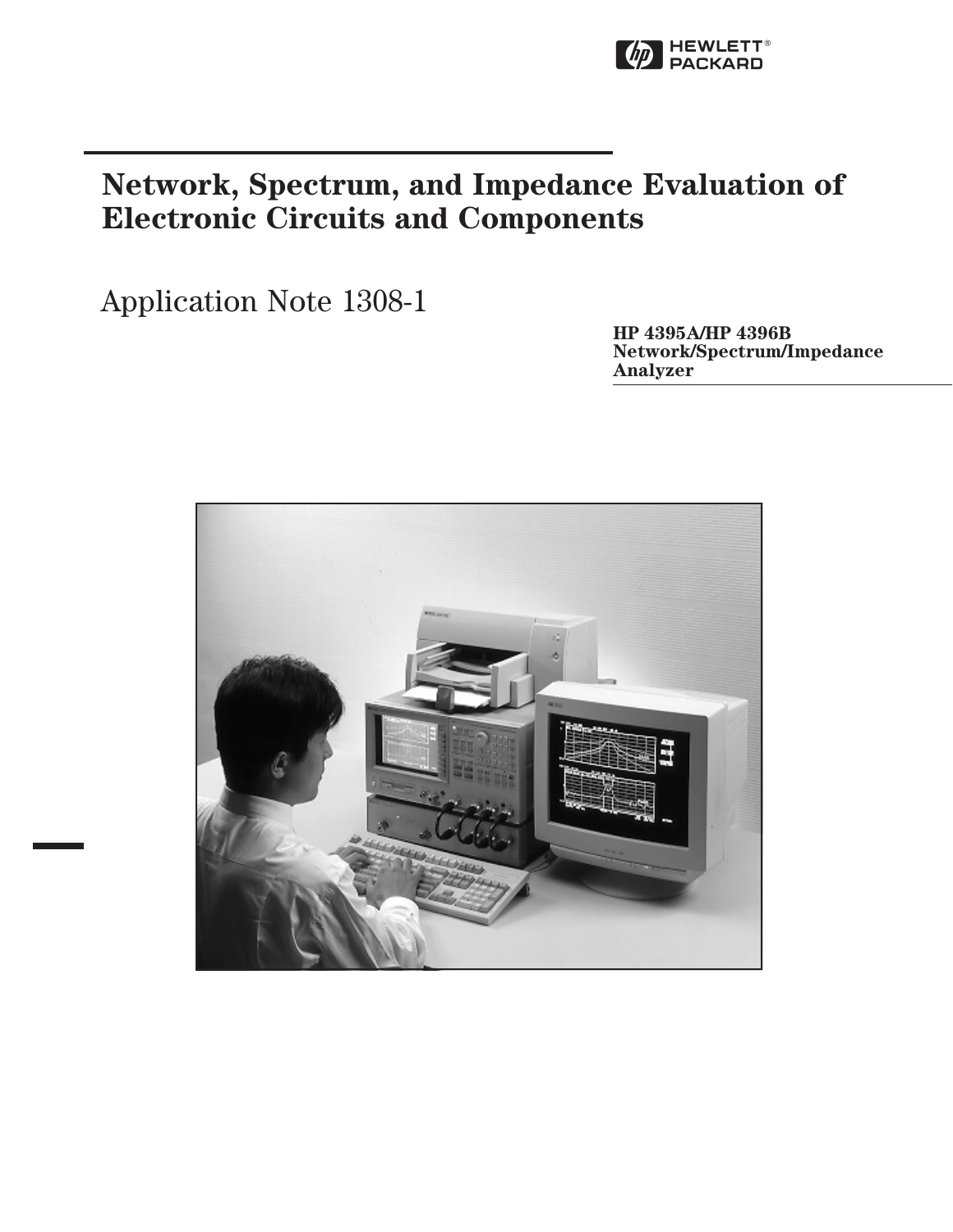# Introduction

With the current trends requiring higher performance, smaller physical size, lower cost, and higher reliability, fast cycle time is an increasingly important part of the product design. This is true not only in the consumer, but also in the communication and data processing industries.

As shown in Figure 1, the development procedure involves designing the overall architecture, evaluating electronic components, building prototypes, and evaluating circuit performance. From the design point of view, it is essential to measure the impedance characteristics of electronic components such as capacitors, inductors, or other devices at the actual working condition. An impedance analyzer makes it easy.

After making a prototype, a review of the circuit operation requires measurement of the following parameters: harmonics, noise, transmission characteristics, and reflection characteristics. The vector network analyzer, and the spectrum analyzer must be used for making these measurements. The HP 4395A/ HP 4396B Network/Spectrum/ Impedance Analyzer Family combines three analyzer functions in one instrument. This application note describes how the HP 4395A/96B can be used to contribute fast cycle time for product development.



Figure 1. Circuit Development Process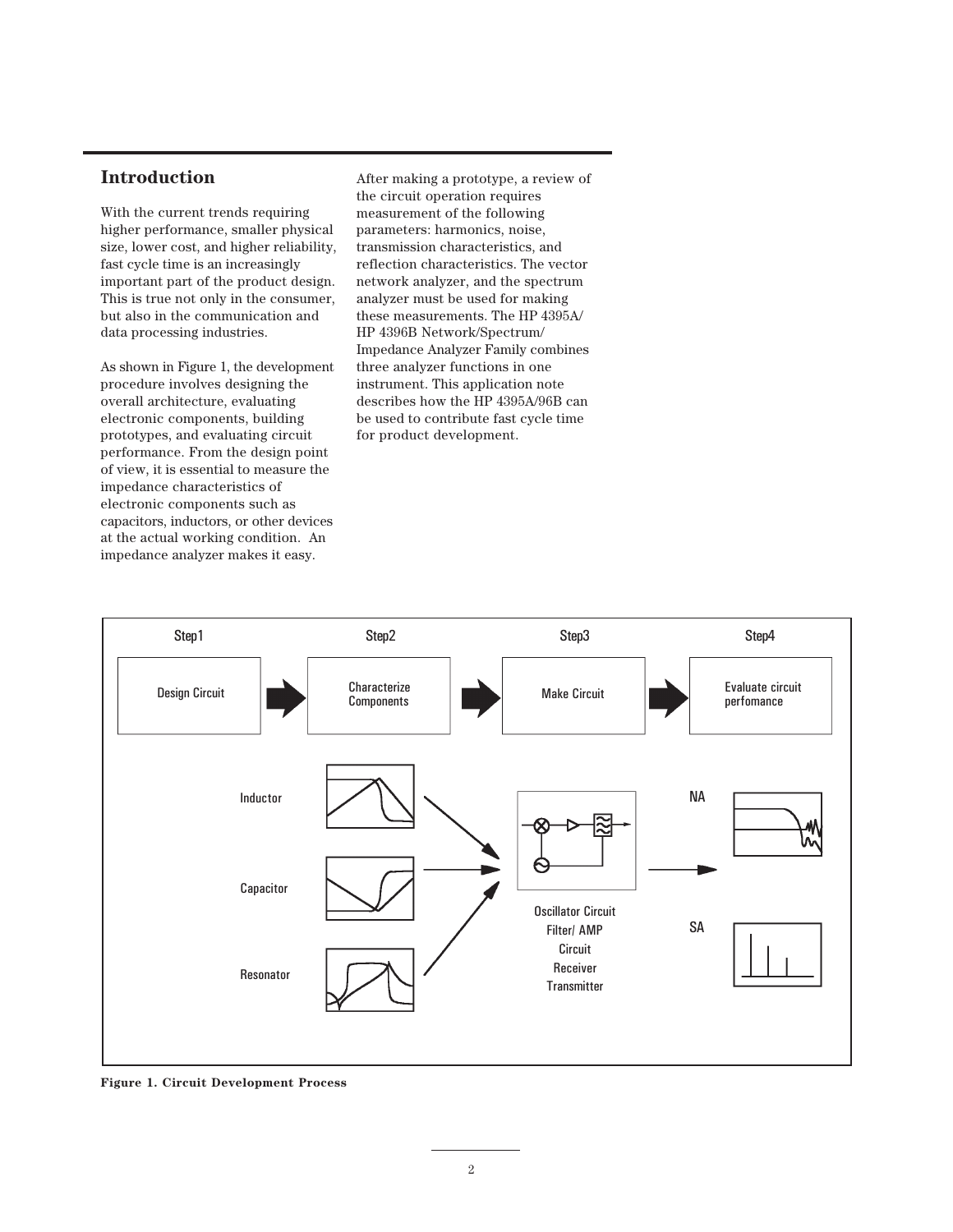# The HP Combination Analyzers have the following features

# Three analyzers in One box

As the name implies, the HP 4395A/ HP 4396B Network/Spectrum/ Impedance Analyzer Family can perform vector network, spectrum, and (optional) impedance measurements. The HP combination analyzer family does not compromise vector network, spectrum, or impedance performance. It is a breakthrough in test instruments, giving you outstanding performance as a full-capability combination analyzer. Precision measurements and improved efficiency are possible with minimal training. Compared with using separate instruments, the HP 4395A/96B will save equipment cost and bench space.

### Vector Network Analyzer Performance

The HP Combination Analyzer Family offers you fast measurement with wide dynamic range. Transmission and reflection data can be provided with an optional Reflection/ Transmission Test Set or optional S-Parameter Test Set. As a vector network analyzer, the HP 4395A operates from 10 Hz to 500 MHz. The HP 4396B operates from 100 kHz to 1.8 GHz.

### Spectrum Analyzer Performance

The HP Combination Analyzers, designed with new digital techniques, outperform traditional analog spectrum analyzer. They feature a Fast Fourier Transform (FFT) digitalsignal processing (DSP) technique for 20 to 100 times faster narrow-band spectrum measurement, when compared to swept-tuned spectrum analysis. The analyzer's stepped FFT technique (HP 4395A: all RBWs, HP 4396B: 1Hz to 3kHz RBW) breaks

the speed barrier to give you lower noise floors without sacrificing speed. In addition, low phase noise provides improved signal resolution. Option 1D6 (The Time Gated Spectrum Analysis Function) performs accurate burst signal analysis for burstmodulated signal evaluation. As a spectrum analyzer, the HP 4395A operates from 10 Hz to 500 MHz. The HP 4396B operates from 2 Hz to 1.8 GHz.

# Impedance Analyzer Performance

When equipped with Option 010 and the HP 43961A, HP Combination Analyzers can perform direct impedance measurements. Measurement parameters such as |Z|, θ, C, L, Q, D and more can be displayed directly on the color display. A built in lumped equivalent circuit function aids circuit modeling and simulation.

As an Impedance Analyzer, the HP 4395A operates from 100 kHz to 500 MHz. The HP 4396B operates from 100 kHz to 1.8 GHz.

### Other Useful Functions

HP IBASIC, a subset of the HP BASIC programming language, is included with the standard HP 4395A/96B. HP IBASIC is extremely powerful and easy to use. It can be used for automated testing, analysis of measurement results, or control of external equipment via HP-IB. Files such as instrument state files, TIFF files, and data files can be transferred via HP-IB to the controller/PC (host), which can easily manipulate the files. Usability and productivity are improved through features such as the DOS supported Floppy Disk Drive, the list sweep function, the marker function, as well as the limit line function.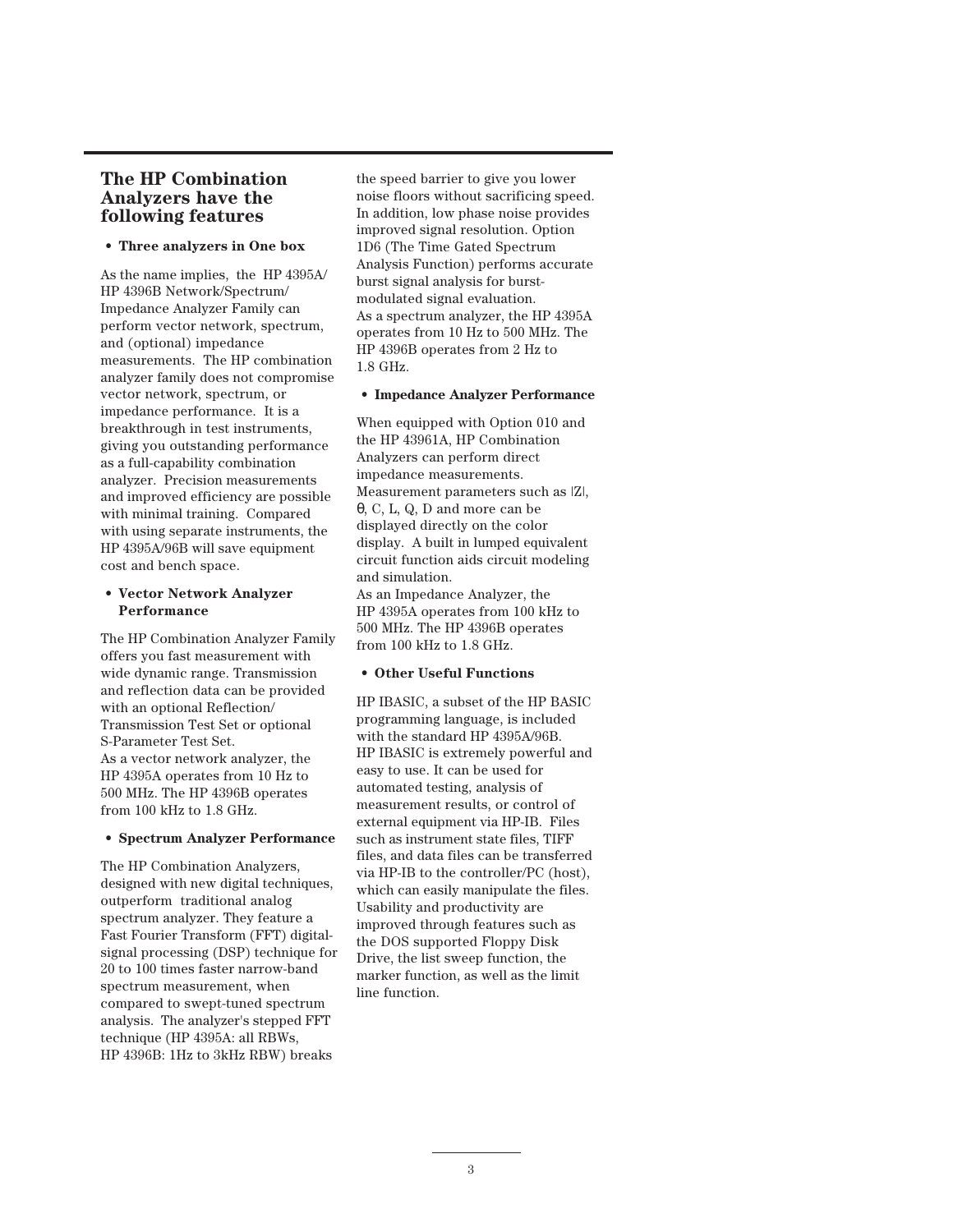| <b>Network Analyzer Specification</b>                                                                                                                                                                                                                                                                                                                                                                                   |                                        | <b>Spectrum Analyzer Specification</b>    |                                                             | <b>Impedance Analyzer Specification</b> <sup>2</sup> |                                                                                                          |  |  |  |
|-------------------------------------------------------------------------------------------------------------------------------------------------------------------------------------------------------------------------------------------------------------------------------------------------------------------------------------------------------------------------------------------------------------------------|----------------------------------------|-------------------------------------------|-------------------------------------------------------------|------------------------------------------------------|----------------------------------------------------------------------------------------------------------|--|--|--|
| <b>Frequency Range</b><br><b>Frequency Resolution</b>                                                                                                                                                                                                                                                                                                                                                                   | 10Hz to 500MHz<br>1mHz                 | <b>Frequency Range</b><br>Noise Sidebands | 10Hz to 500MHz<br>$<$ -104dBc/Hz typical<br>at 10kHz offset | <b>Frequency Range</b><br>Meas. Parameter            | 100kHz to 500MHz<br>$ Z $ , $\theta$ z, R, X, $ Y $ , $\theta$ y,<br>G, B, Cs, Cp, Ls, Lp, Rp,           |  |  |  |
| <b>Output Power Range</b>                                                                                                                                                                                                                                                                                                                                                                                               | $-50$ to $15$ d $Bm$                   | <b>Resolution Bandwidth</b>               | 1Hz to 1MHz in<br>$1-3-10$ steps                            | Z Accuracy                                           | Rs, X, D, Q, $ \Gamma $ , $\Gamma$ x, $\Gamma$ y<br>3% (typical, basic accuracy)                         |  |  |  |
| <b>Dynamic Range</b>                                                                                                                                                                                                                                                                                                                                                                                                    | 115dB@10Hz IFBW                        | <b>Dynamic Range</b>                      | $>$ 100dB third-order<br>free dynamic range                 | Source Level<br>DC Bias                              | $-56$ dBm to $+9$ dBm(at DUT)<br>40 V (20 mA(max))                                                       |  |  |  |
| Dynamic Accuracy<br>Calibration                                                                                                                                                                                                                                                                                                                                                                                         | $0.05$ dB $/0.3$ deg.<br>full two-port | Level Accuracy<br>Sensitivity             | $0.8$ d $B$ @50MHz<br>$-145$ d $Bm/Hz$<br>$@$ freg. = 10MHz | Compensation                                         | (Opt.001 DC source or<br>External DC source is<br>required.)<br>OPEN/SHORT/LOAD<br><b>Port Extension</b> |  |  |  |
| <b>Standard Features</b><br>: Instrument BASIC, HP-IB port, 3.5" floppy disk drive, direct print, RAM disk, VGA Monitor Output<br>: Impedance measurement (opt. 010), Time-Gated spectrum Analysis (opt. 1D6),<br><b>Optional Features</b><br>High-Stability Frequency Reference (opt. 1D5),<br>$50\Omega$ to 75 $\Omega$ Spectrum Input Impedance Conversion (opt. 1D7),<br>DC Source( $>40V$ , 100mA (ALC)) (opt.001) |                                        |                                           |                                                             |                                                      |                                                                                                          |  |  |  |

# Table 1. HP 4395A Major Specification

1: 100kHz to 500MHz if using the HP 87511A/B S-parameter test set.

2: With Option 010 and the HP 43961A RF impedance test kit

# Table 2. HP 4396B Major Specification

| <b>Network Analyzer Specification</b>                                                                                                                                                                                                                                                                                                                                    |                                        | <b>Spectrum Analyzer Specification</b>       |                                                            | <b>Impedance Analyzer Specification</b>   |                                                                                                |  |  |  |
|--------------------------------------------------------------------------------------------------------------------------------------------------------------------------------------------------------------------------------------------------------------------------------------------------------------------------------------------------------------------------|----------------------------------------|----------------------------------------------|------------------------------------------------------------|-------------------------------------------|------------------------------------------------------------------------------------------------|--|--|--|
| <b>Frequency Range</b><br><b>Frequency Resolution</b>                                                                                                                                                                                                                                                                                                                    | 100kHz to 1.8GHz<br>1mHz               | <b>Frequency Range</b><br>Noise Sidebands    | 2Hz to 1.8GHz<br>$<$ -113dBc/Hz typical<br>at 10kHz offset | <b>Frequency Range</b><br>Meas. Parameter | 100kHz to 1.8GHz<br>$ Z $ , $\theta$ z, R, X, $ Y $ , $\theta$ y,<br>G, B, Cs, Cp, Ls, Lp, Rp, |  |  |  |
| <b>Output Power Range</b>                                                                                                                                                                                                                                                                                                                                                | $-60$ to $20dBm$                       | <b>Resolution Bandwidth</b>                  | 1Hz to 3MHz in<br>$1-3-10$ steps                           | Meas.range                                | Rs, X, D, Q, $ \Gamma $ , $\Gamma$ x, $\Gamma$ y<br>$2 \Omega$ to $5 k\Omega$                  |  |  |  |
| <b>Dynamic Range</b>                                                                                                                                                                                                                                                                                                                                                     | $>120$ dB@10HzIFBW                     | <b>Dynamic Range</b>                         | $>$ 100dB third-order<br>dynamic range                     | Z Accuracy<br>Source Level                | 3% (typical, basic accuracy)<br>$-66$ dBm to $+14$ dBm                                         |  |  |  |
| <b>Dynamic Accuracy</b><br>Calibration                                                                                                                                                                                                                                                                                                                                   | $0.05$ dB $/0.3$ deg.<br>full two-port | <b>Overall Level Accuracy</b><br>Sensitivity | $<$ 1.0dB<br>$<$ -147dBm/Hz<br>$@$ freg. = 1GHz            | DC Bias                                   | (at DUT)<br>40 V (20 mA(max))<br>(External DC bias)<br>source is required.)                    |  |  |  |
|                                                                                                                                                                                                                                                                                                                                                                          |                                        |                                              |                                                            | Compensation                              | OPEN/SHORT/LOAD<br><b>Port Extension</b>                                                       |  |  |  |
| <b>Standard Features</b><br>: Instrument BASIC, HP-IB port, 3.5" floppy disk drive, direct print, RAM disk, VGA Monitor Output<br><b>Optional Features</b><br>: Impedance measurement (opt. 010), Time-Gated spectrum Analysis (opt. 1D6),<br>High-Stability Frequency Reference (opt. 1D5),<br>$50\Omega$ to 75 $\Omega$ Spectrum Input Impedance Conversion (opt. 1D7) |                                        |                                              |                                                            |                                           |                                                                                                |  |  |  |

1: 300kHz to 1.8GHz if using the HP 85046A/B S-parameter test set.

2: With Option 010 and the HP 43961A RF impedance test kit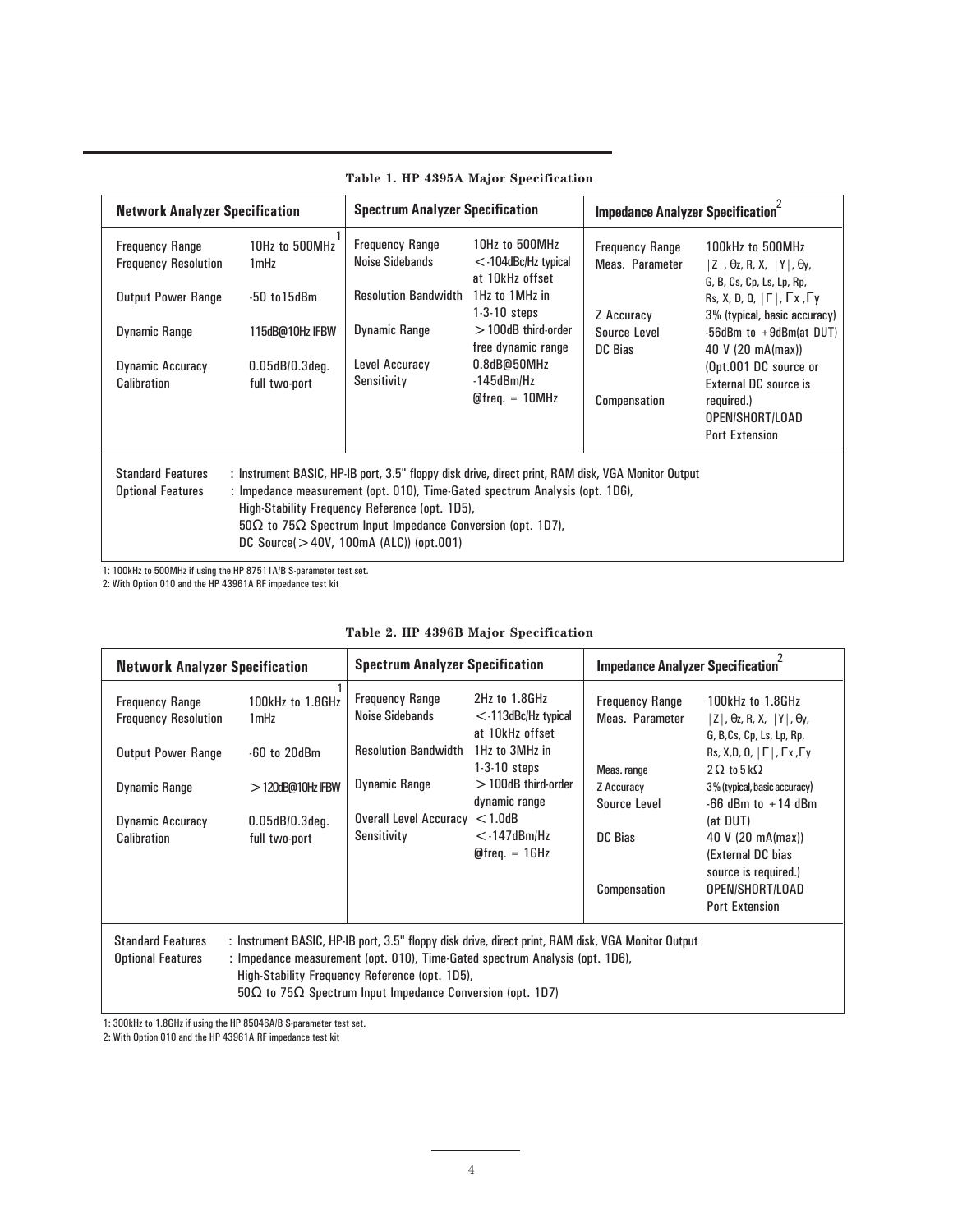# HP Combination Analyzer Family Measurement Examples

The HP Combination Analyzer Family is a powerful tool for effective evaluation of electronic circuit and device performance. The following shows you some measurement examples by the HP combination analyzers.

# Amplifier Evaluation

Amplifier characterization requires the evaluation of a variety of measurement parameters via vector network analysis as well as spectrum analysis. Figure 2 shows the major measurement parameters for amplifier evaluation.



# Network Evaluation for Amplifier

The measurement configuration for network analysis of an amplifier is shown in Figure 3. Either an optional Reflection/Transmission test set or an optional S-parameter test set is required to perform this analysis.



Figure 3. Measurement Configuration for Amplifier Network Analysis.





# Gain and Phase Measurement

The amplifier gain is defined as the ratio of the amplifier output power (delivered to a Z0 load) to the input power (delivered from a Z<sub>0</sub> source), where  $(Z_0)$  is the characteristic impedance of the system. The Amplifier gain is most commonly specified as a typical or minimum value over a specified frequency range, while assuming that input and output signals are in the amplifier's linear operating range. Figure 4 shows the gain and phase measurement result of an amplifier.

Figure 4. Gain/Phase of the Amplifier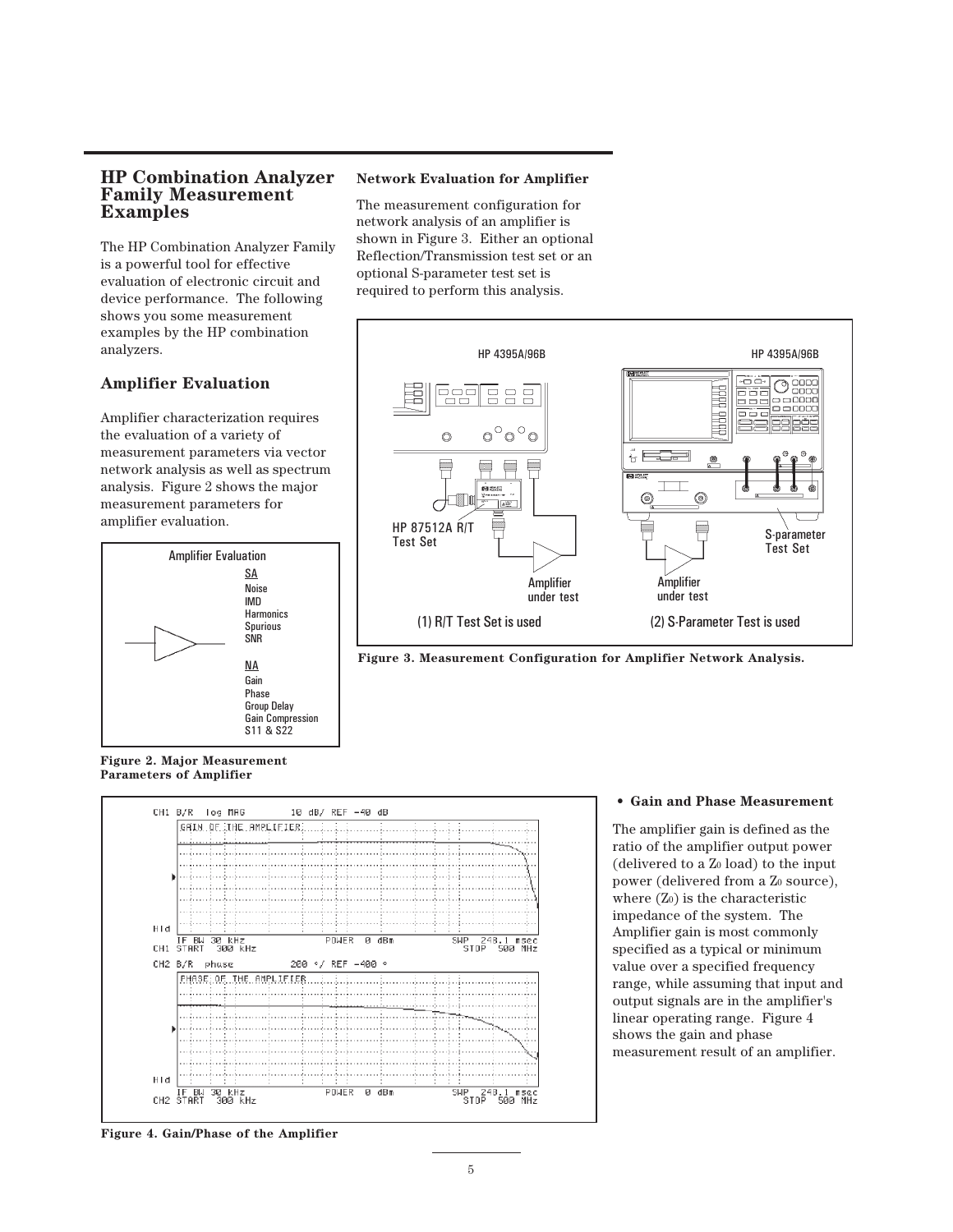### Gain Compression Measurement

The amplifier gain at a single frequency is based on ideally linear performance between the input power and the output power. The real amplifier gain is nonlinear. The output power becomes saturated even if the input power is increased. The most common measurement of amplifier compression is the 1-dB compression point. This is defined as the input power which results in a 1-dB decrease in amplifier gain. The easiest way to measure the 1-dB compression point is to directly display normalized gain (ratio between the reference channel and the test channel).

Figure 5 shows the gain compression measurement result (normalized gain). The flat part of the trace is linear, and the curved part (of the right side) corresponds to compression caused by higher input power. The HP Combination Analyzers have the ability to do power sweeps where the maximum range is 20 dB. The marker function can easily indicate the 1-dB decrease point. These functions help you to evaluate the gain compression of the amplifier easily.



Figure 5. Gain Compression of Amplifier

# • Return Loss (S<sub>11</sub>, S<sub>22</sub>) Measurement

When S<sub>11</sub>, S<sub>22</sub>, or Return loss are measured, either the Reflection/ Transmission Test Set or the S-Parameter test set is required (as shown in Figure 3).

The input and output in a high frequency circuit are matched with a characteristic impedance, which may drift from the ideal characteristic impedance depending on frequency. This change in characteristic impedance will cause reflections. The indicated reflection parameters are the reflection coefficient (Gamma (S<sup>11</sup> or S22)) and return loss(Rl). The return loss is calculated by using the following formula.

# $Rl = -20 \times log(S_{11})$  or  $-20 \times log(S_{22})$

When the input and the output are perfectly matched, there is no reflection which means Rl is minus infinity. Figure 6 shows the return loss measurement result example for an amplifier.

In case of using the S-parameter test set with the instrument, you can perform the full two port calibration to obtain the best accuracy for the input or output impedance and the other evaluations.



Figure 6. Return Loss Measurement Example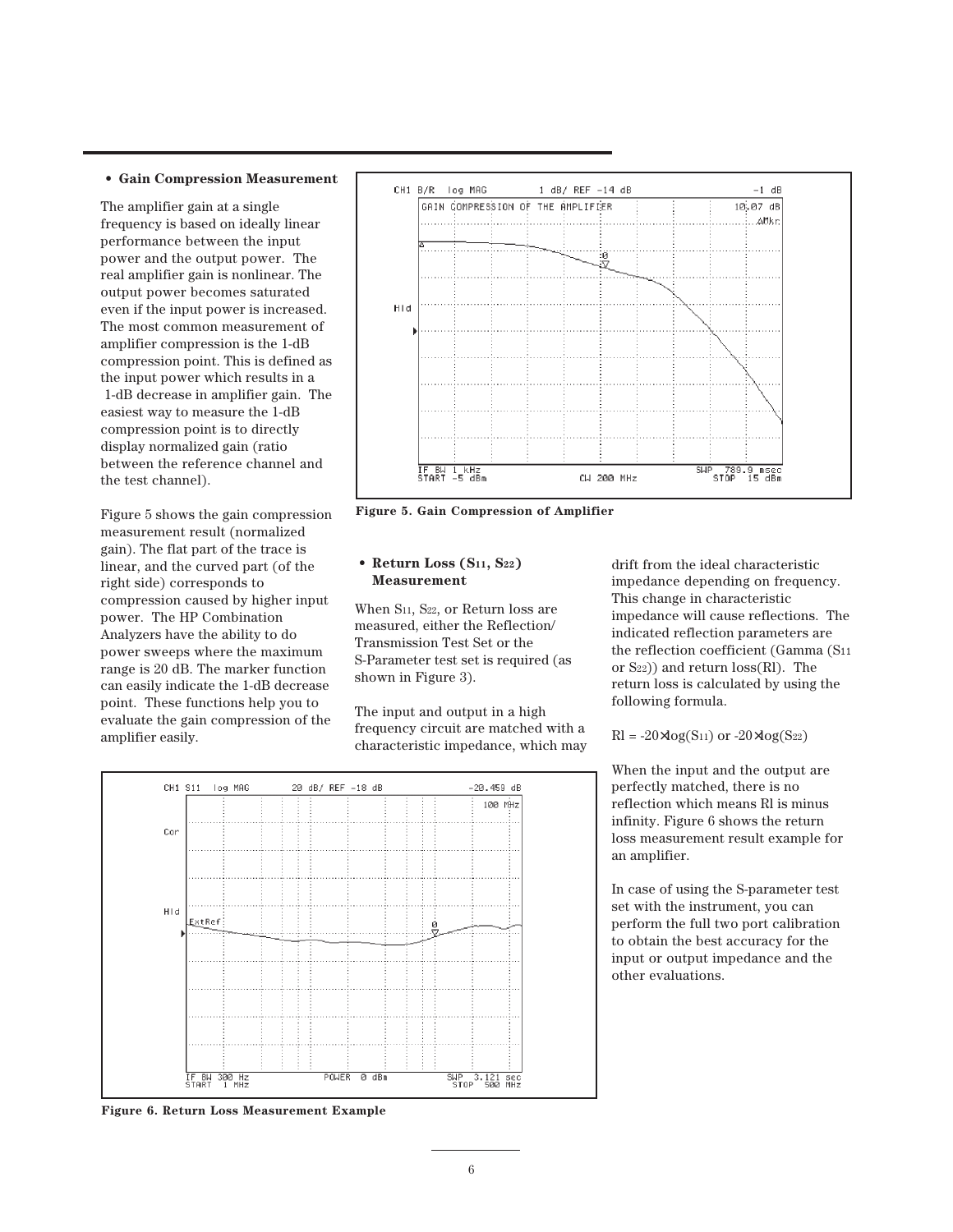# Spectrum Evaluation for Amplifier

# Harmonic Distortion Measurement

Nonlinear behaviors in the amplifier will cause harmonics of the input signal to appear at the output along with the fundamental. These harmonics are integer multiples of the input (fundamental) frequency, and are usually specified in terms of dB below the fundamental signal for a given input level (commonly expressed as dBc). The measurement configuration for the harmonic distortion is shown in Figure 7.



Figure 7. Measurement Configuration for Harmonic Distortion



The HP 4395A/96B has a multiple marker function. This function can easily indicate all of the harmonic distortion points. Figure 8 shows the measurement example for harmonic distortion of an amplifier.

Figure 8. Harmonic Distortion Measurement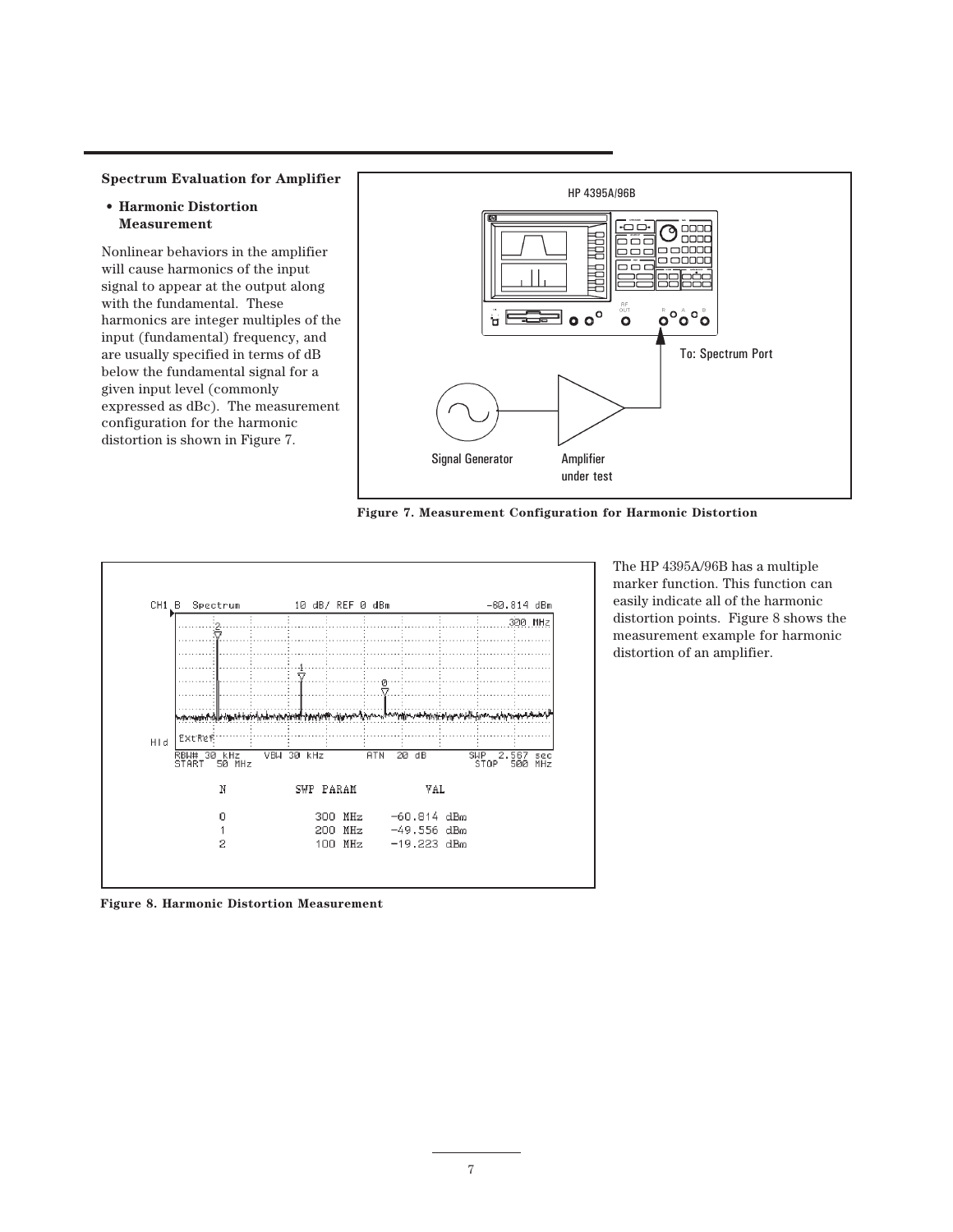# • Intermodulation Distortion Measurement

Another nonlinear behavior in amplifiers is intermodulation distortion. When two input signals are applied to a nonlinear amplifier, the output contains additional frequency components. These additional components are the intermodulation distortion products. As products of a two-tone example, the output signal will contain frequency components at the two fundamental input frequencies [f1 and f2], harmonics will be seen at  $[2\times f_1, 2\times f_2, 3\times f_1,$  and  $3\times f_2$ ], secondorder products at [f1+f2 and f1-f2], and third order products at [2×f1-f2 and  $2\times$ f<sub>2</sub>-f<sub>1</sub>]. The third order products are very close to the fundamentals and typically fall within the bandwidth of the amplifier. To measure intermodulation distortion, two signal generators are required. The signal generators outputs are connected together through a coupler or combiner. This device must ensure sufficient isolation between the two RF sources so that no intermodulation occurs in their output stages. The measurement configuration is shown in Figure 9.







The HP 4395A/96B, using the list sweep function, allows you to break the span into segments with variable numbers of points and RBW's. This optimizes the sweep speed for proper dynamic range, and enables you to look at both the two tone signals and the intermodulation distortions. Figure 10 shows the measurement results by using the list sweep function.

Figure 10. Measurement Results of Intermodulation Distortion by Using List Sweep Function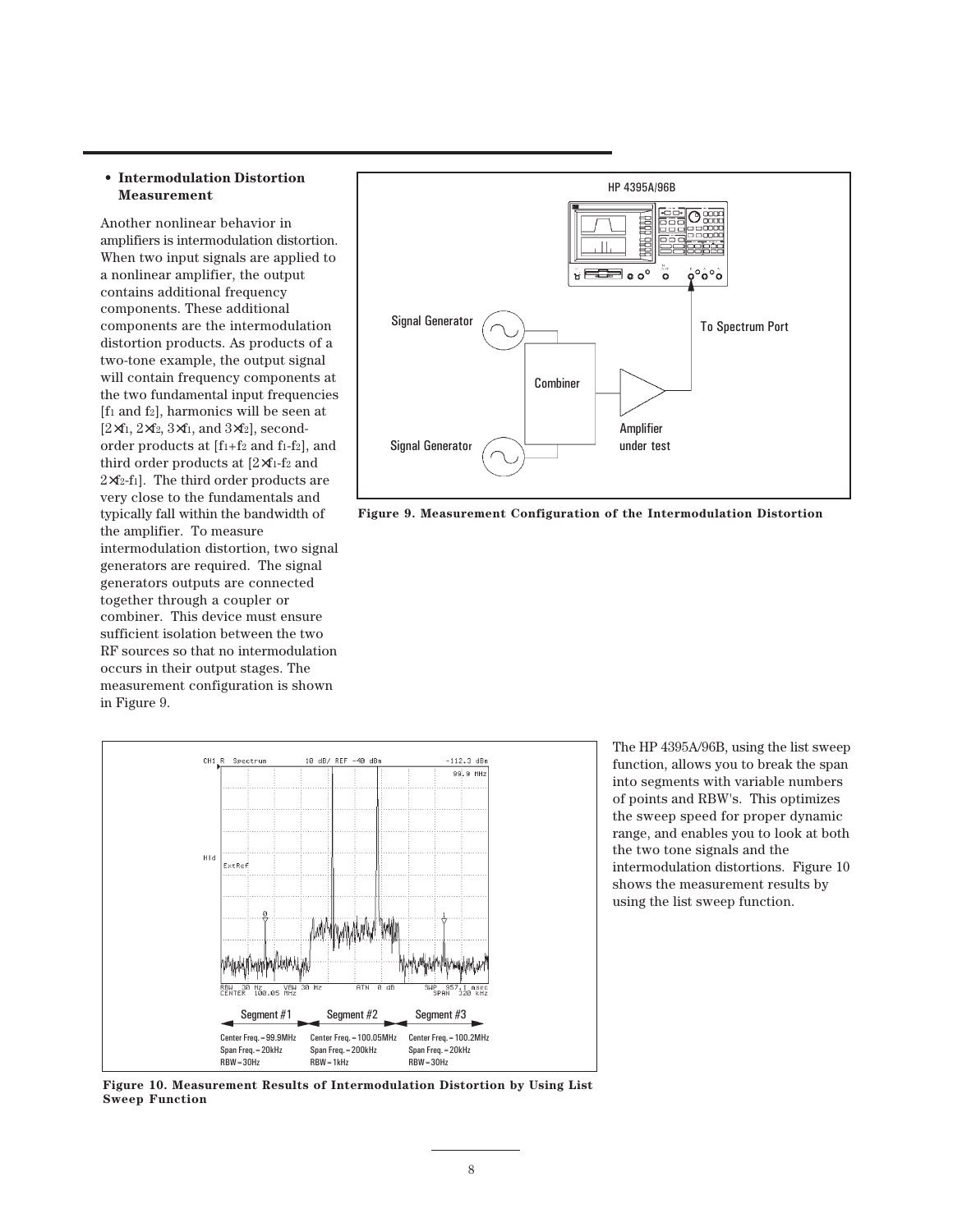#### Noise Figure (NF) Measurement Filter Evaluation

Noise Figure (NF) expresses the degree of noise generated in an amplifier. The NF value for an ideal amplifier, with zero internal noise, is 1 (=0dB). The NF value for an amplifier is determined with the following formula.

 $NF = \frac{CHI NIII}{Cout/Nout} = \frac{CHI NID}{CinG/Nout} = \frac{NOut}{GKTB}$ Where, Cin = Input Signal Power [W] Nin = Input Signal Power [W] Cout = Output Signal Power [W] Nout = Output Noise Power [W] K = Bolzmann's constant =  $1.281 \times$  $10^{-13}$  (J/ $^{\circ}$ K) Cin/Nin Cin/kTB Nout

 $T =$  Absolute Temperature ( $\mathrm{K}$ )  $B = Noise Bandwidth(Hz)$ 

G = Amplifier Gain

The NF value can be displayed on the log scale by using the following formula.

 $NF$ [dB] = 10 log  $\frac{Nout}{\sigma}$  $= 10 \log \frac{\text{Nout}}{\text{R}} - 10 \log \text{G} - 10 \log (\text{KT})$ GKTB B

The third item is a constant which becomes 10 log (KT) = -174 dBm/Hz when the temperature is 23 degree C. Thus, only the first item (i.e. noise power) and the second item (i.e. an amplifier's gain) have to be measured. The formula for determining NF can be expressed as follows.

 $NF$  [dB] = Nout [dBm/Hz] - G [dB] + 174 [dBm/Hz]

N and G are the noise level and amplifier gain as measured by the HP combination analyzers. For example, when Nout =  $-140$  dBm/Hz and G =  $10$ dB, NF is 24 dB. These calculations can be easily customized using the built-in HP IBASIC function.

Filters are generally passive, linear, two-port devices that can most often be completely characterized using swept frequency transmission/ reflection techniques, and sometimes spectrum technique.

Figure 11 shows the major measurement parameters for filter (especially IF SAW filter) evaluation.



Figure 11. Major Measurement Parameters of IF SAW Filter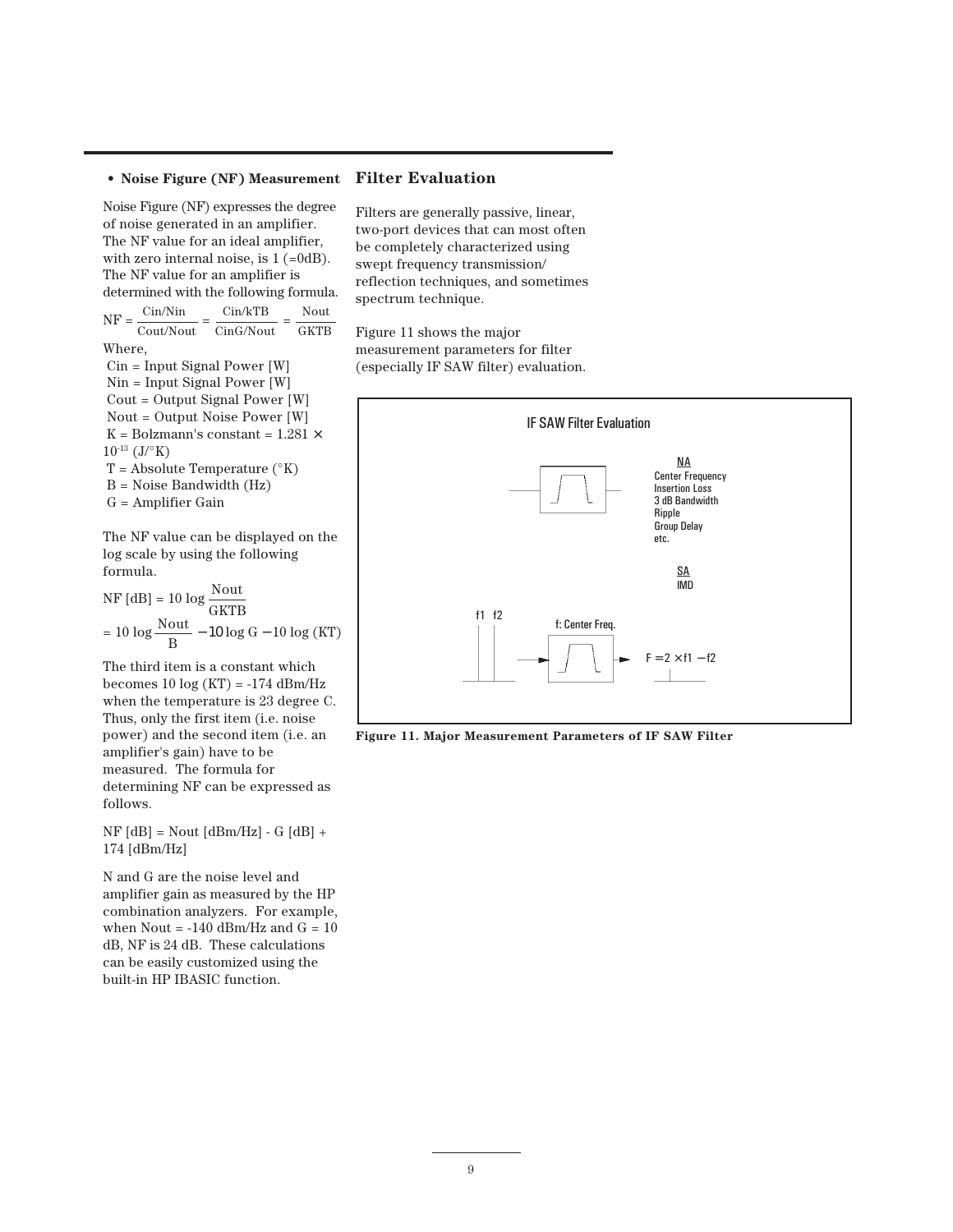### Network Evaluation for Filter

The measurement configuration for network analysis of a filter is shown in Figure 12. Either an optional Reflection/Transmission test set or an optional S-parameter test set is required to perfrom this analysis.



Figure 12. Measurement Configuration for Filter Evaluation



Figure 13. Measurement Example by using the bandwidth search feature

# • Insertion Loss/Bandwidth Measurement

Filters are required to pass signals falling within a specified bandwidth with minimum loss and distortion, while rejecting signals outside of that bandwidth. Insertion Loss is defined in dB as 20 times the log of the transmitted voltage divided by the incident voltages (All signals within the bandwidth will be attenuated identically).

 $( ≥ 115 dB).$ Out-of-band rejection is a measure of how well a filter passes signals within its bandwidth while simultaneously rejecting all other signals outside of that same bandwidth. The HP 4395A/ 96B is suitable for this measurement due to wide dynamic range

The bandwidth search feature automatically calculates the center sweep parameter value, bandwidth, Q, insertion loss, cut-off point deviation (from the center of a bandpass or band reject trace). This feature also displays the calculation for all of these parameters. Figure 13 shows the measurement example using the bandwidth search feature.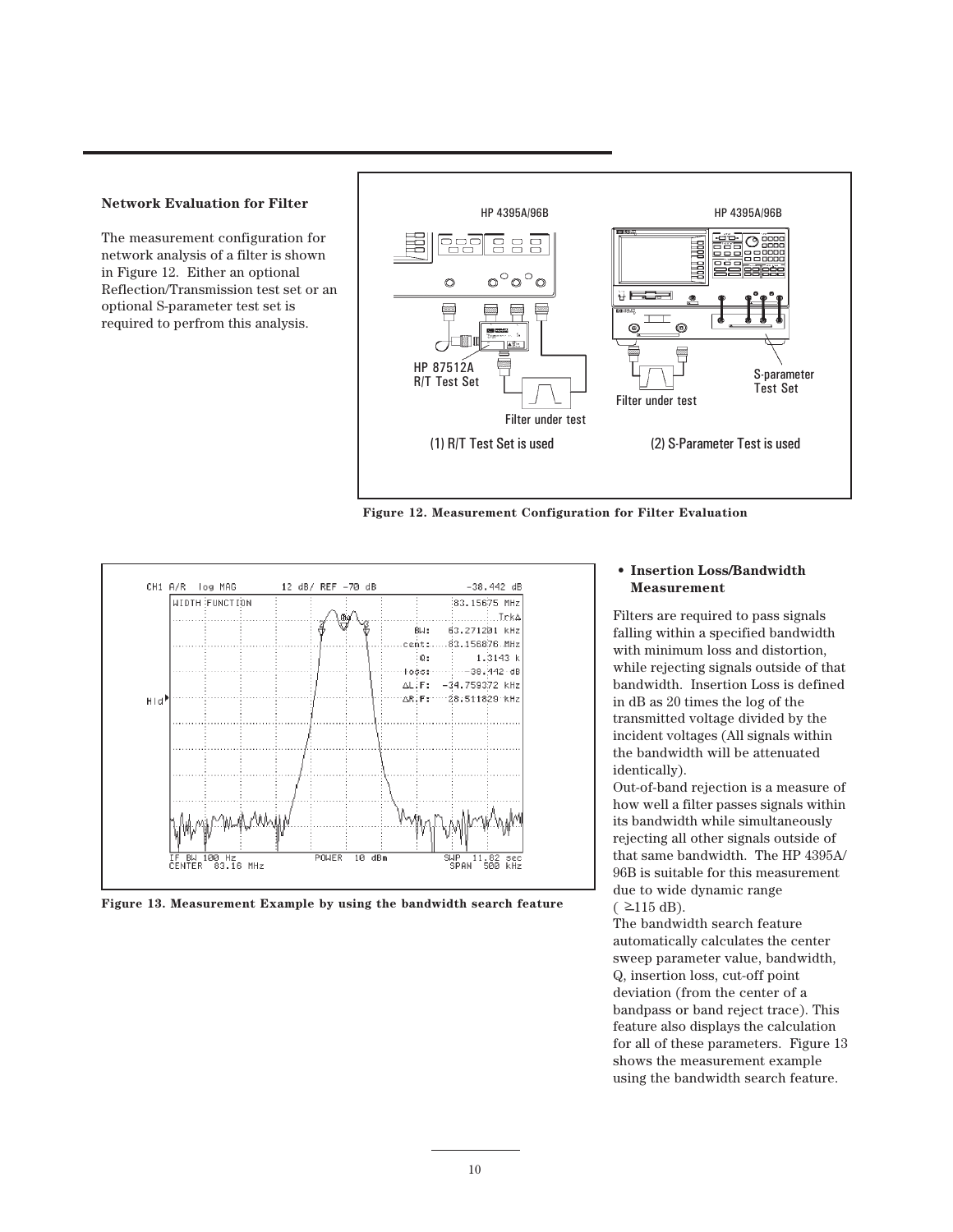# Group Delay Measurement

Recently, linear phase performance of a filter's bandwidth is quite important in digital communication. The linear phase performance (linearity of the device's phase vs. frequency) is evaluated using group delay as the measurement parameter. Group delay is a measure of the slope of the transmission phase response. The formula for the group delay is as follows:

Group Delay = - delta phase /  $(360 \times$ delta freq.)

### Where,

delta phase: phase difference between frequency apertures delta freq.: frequency aperture









Figure 15 shows the measurement results of group delay.

Figure 15. Group Delay Measurement Result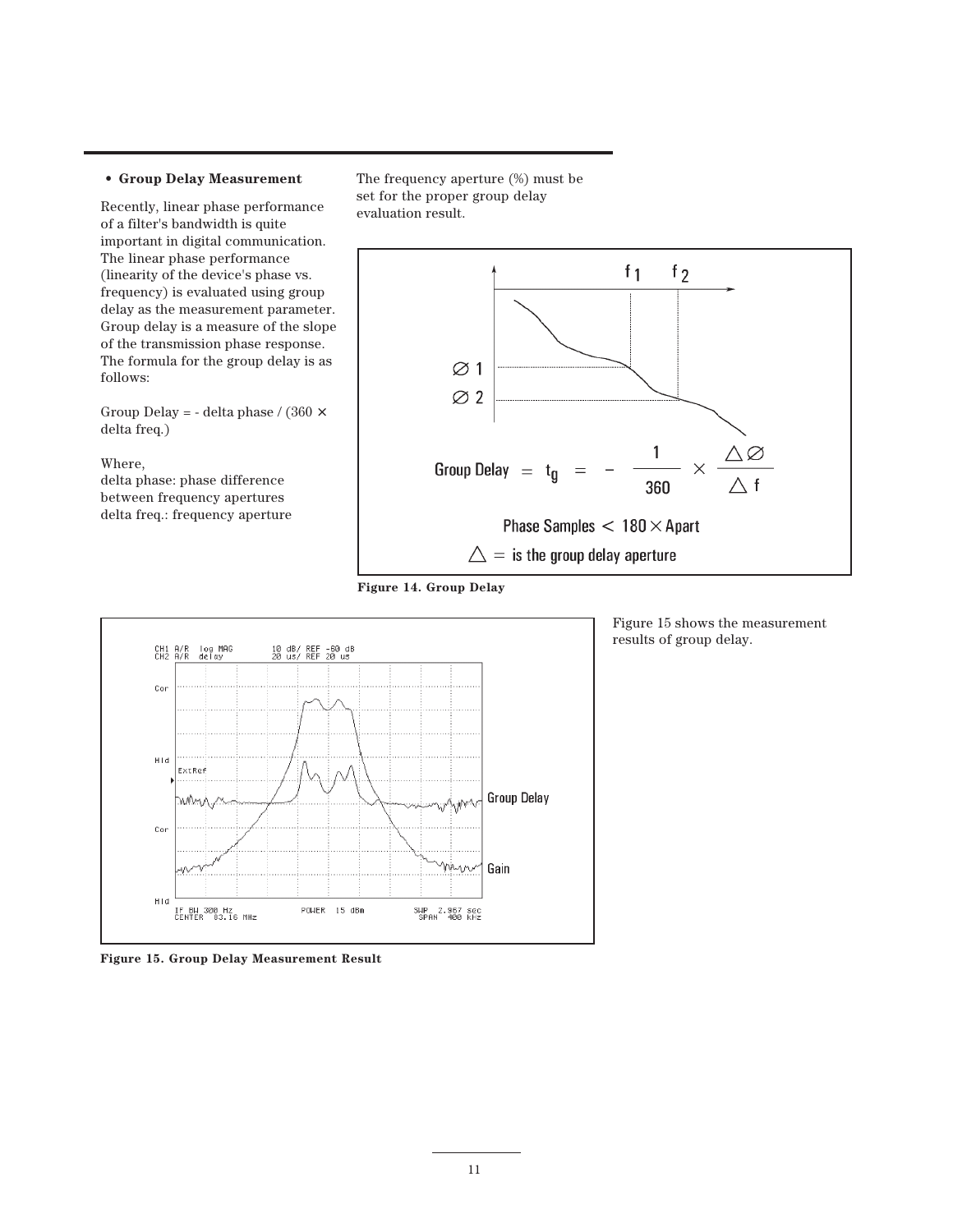# Spectrum Evaluation for Filter

### • Intermodulation Distortion Measurement

Intermediate Frequency (IF) SAW filter evaluations require not only the general network filter parameter evaluation, but also intermodulation distortion evaluation. This measurement is performed by applying two input signals to a filter. A third order signal can then be seen within the filter bandwidth. For example, when the center frequency of the filter is f<sub>0</sub>, and the two input signals are  $f_1 = f_0 + 100$  kHz,  $f_2 = f_0 + 200$  kHz, the third order signal  $((2 \times f_1 - f_2) = f_0)$  inputs to the filter. The size of this third order signal can be evaluated after going through the filter using the spectrum analyzer. The measurement configuration for the SAW filter intermodulation distortion is shown in Figure 16.







Figure 17. IMD measurement of SAW filter

Figure 17 shows the 83.16 MHz SAW filter intermodulation distortion measurement, with two input signals (83.16 MHz + 100 kHz, 83.16 MHz + 200 kHz).

As described before, the HP 4395A/ 96B are capable of both the vector network analysis and the spectrum analysis. These abilities contribute to savings in equipment cost, bench space, and work when performing filter evaluations.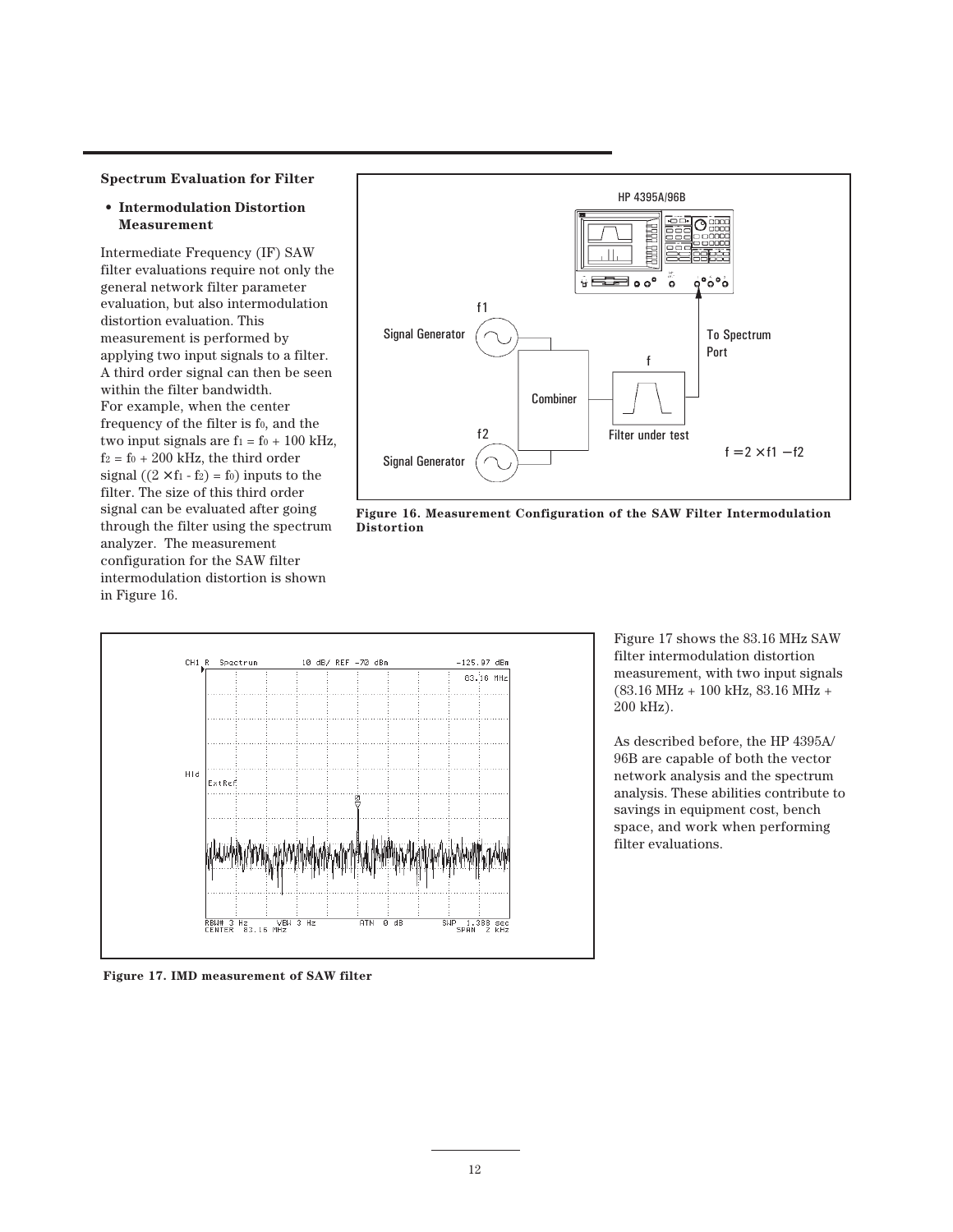# Capacitor Evaluation

It is important to evaluate electronic devices at the actual operating condition before performing circuit design. A full-featured impedance measurement function can be added to the HP 4395A/96B by adding Option 010 and the HP 43961A RF Impedance Test Kit. The HP 4395A impedance measurement system covers from 100 kHz to 500 MHz, while the HP 4396B impedance measurement system covers from 100 kHz to 1.8 GHz. The impedance measurement system configuration is shown in Figure 18. A variety of APC-7 type HP test fixtures can be used.



Figure 18. Impedance Measurement Configuration



Figure 19. Impedance Measurement Result of Capacitor

### Direct Impedance Measurement

The impedance measurement system provides accurate impedance measurement with direct impedance parameter read-out. To achieve accurate impedance measurement, these systems offer OPEN/SHORT/ LOAD and electrical delay compensation functions, which eliminate errors introduced by a test fixture. Figure 19 shows the impedance measurement results for a capacitor using the impedance measurement system.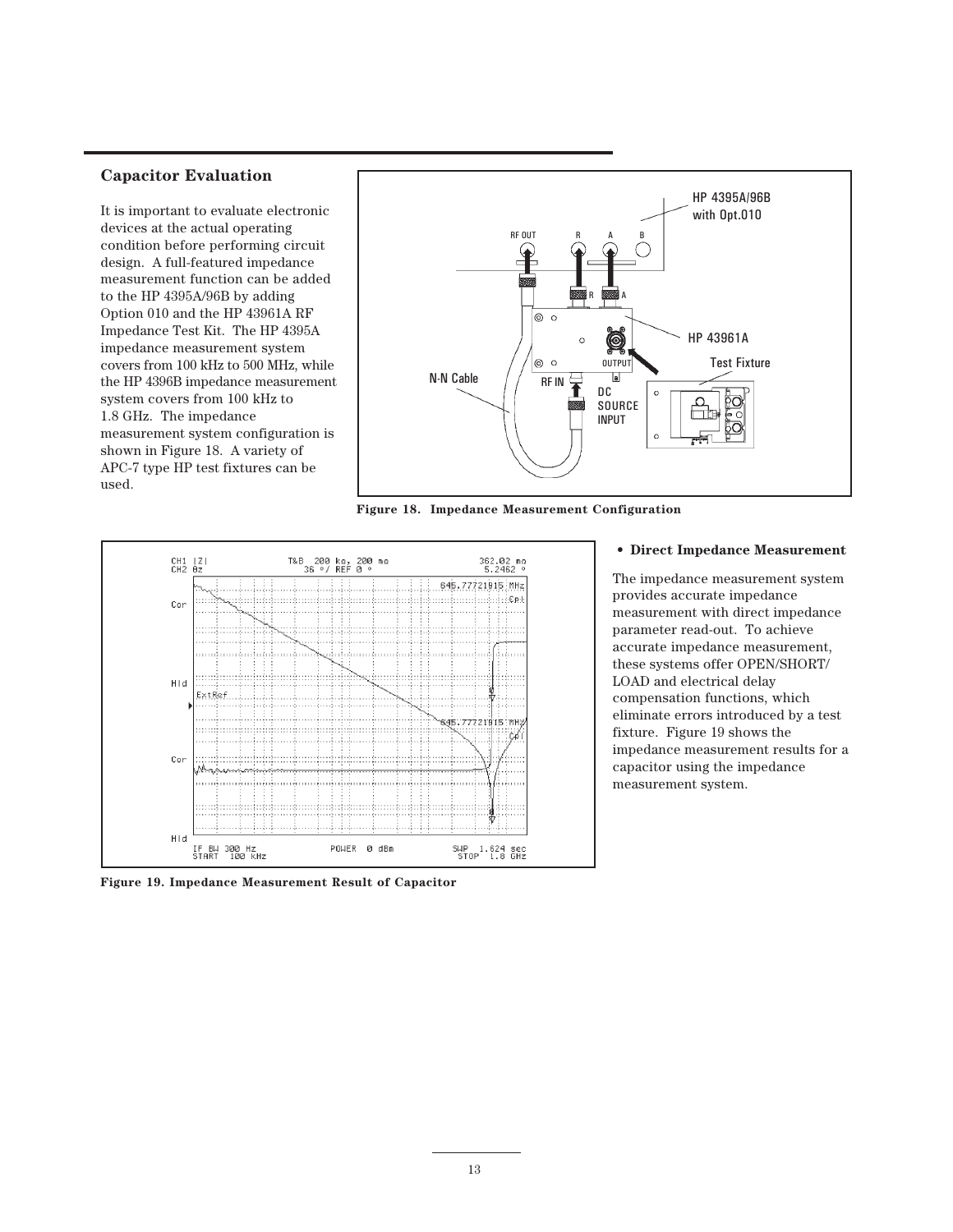# Equivalent Circuit Analysis

The impedance measurement function of the HP Combination Analyzer Family provides equivalent circuit analysis capability based on a three- or four-element circuit (Figure 20). This feature allows Calculation of the impedance parameters for each equivalent circuit element, and will also simulate the frequency characteristics based on the calculated parameters.



Figure 20. Five Equivalent Circuit Models



Figure 21 shows a comparison between an actual measurement result and the simulated result. You can see the simulated characteristics are almost the same as the actual characteristics.

# **Conclusion**

The HP Combination Analyzers keeps up with your demands by offering the capabilities you need for your product's development.

Figure 21. Simulation of Frequency Characteristics